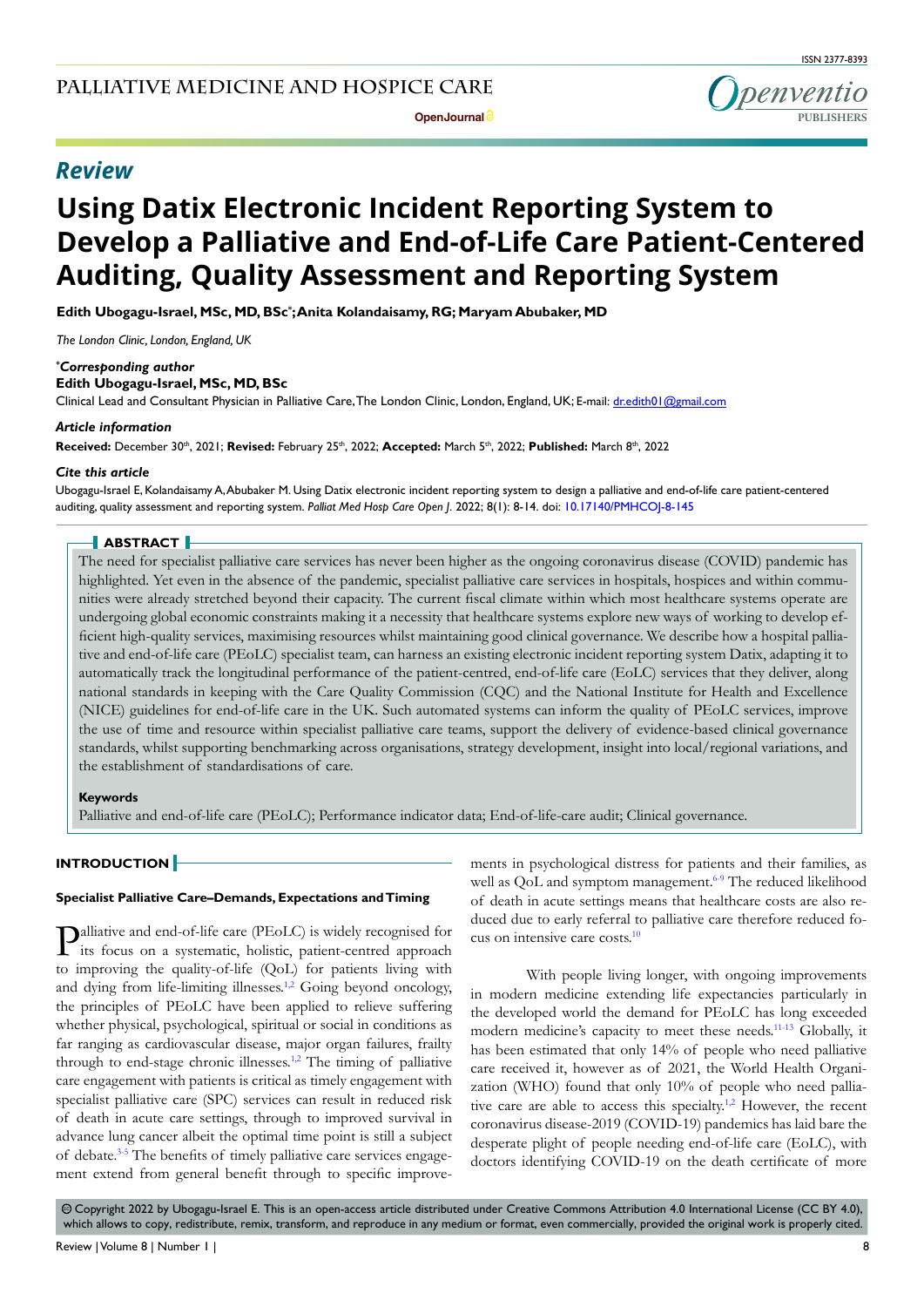than 180,000 deaths in the UK since the pandemic started.<sup>[14](#page-4-5)</sup> With the global death rate from COVID-19 at over 5.5 million people worldwide, the demand for EoLC around the globe is on the rise, and has been predicted to rise by 55% in England alone over the next ten-years[.15-17](#page-4-6) This will see the 245,000 people who are expected to receive palliative care in 2021 increase by 2030 to 379,000.[10](#page-4-3) Thus, WHO have highlighted how the covid pandemic has further heightened the need for training in palliative care for generalists as the demands for SPC continues to outpace the availability of trained professionals worldwide.<sup>[2,](#page-4-7)[12,](#page-4-8)[16,](#page-4-9)[18](#page-5-0)</sup>

### **Role of Clinical Governance in PEoLC**

High-quality healthcare is underpinned by evidence-based clinical governance,[19-21](#page-5-1) with good clinical governance pivotal in modern healthcare as well as PEoLC even within resource-limited, challenging fiscal climates across care settings from acute hospitals, hospices through to community settings.<sup>22,23</sup> Yet the rising demand for PEoLC is putting a significant strain on existing services who are tasked with the development of robust clinical governance systems with the ability to perform regular, standardised, high quality data collection and analysis championing quality care and research[.24-26](#page-5-3) The ideal system should systematically enable the collection and analysis of patient-centred data in routine clinical practice in a standard way such that the performances of services can be tracked longitudinally over time, enabling quality metrics alongside the evaluation of change in the quality of care.<sup>[22](#page-5-2)</sup> Thus, supporting bench-marking across organisations, strategy development, as well as insight into local/regional variations and the establishment of standardisations of care.<sup>27</sup>

### **Challenges of Current Data Systems in PEoLC**

Historically, data collection systems for palliative care were paperbased, with significant primary data collection by busy clinicians, most commonly conducting retrospective chart reviews, all of which incurs significant time burden on a stretched-to-capacity, resource-limited, busy PEoLC teams in hospitals, hospices and communities. When evaluating EoLC, electronic patient-data collection systems offer several advantages over the traditional retrospective data collection, with the UK National Audit of Care at the end-of-life  $(NACEL)^{28}$  $(NACEL)^{28}$  $(NACEL)^{28}$  utilising a national electronic database to gather data that allows the benchmarking of patients across hospitals within the National Health Service (NHS). Data about the last admission leading to death is collated at set times across hospitals in the NHS in order to compare the quality of care for patients and their love thus benchmarking PEoLC services across different hospital settings.<sup>28</sup> Some independent sector, charitable and hospice sector organisations both in the UK and internationally including Australia, also use electronic patient-data collection systems to benchmark EoLC i.e. the Australian Palliative Care Outcome Collaboration (PCOC).<sup>[29](#page-5-6)</sup>

#### **Electronic Incident Reporting System (Datix)**

Datix — an electronic incident reporting system (EIRS) has been in use within healthcare worldwide since 1986; informing the collection and analysis of patient incidents, complaints, risk manage-



ment through to clinical governance in over 900 organisations and 19 countries.[30](#page-5-7) Datix is now used within most organisations in the UK NHS, expanding its remit as the EIRS of choice for over 75% of NHS organisations in 2008, to now working with over 3500 organisations across acute, primary, secondary and community settings.<sup>30</sup> With focus primarily on patient safety, risk management and quality improvement through the reporting of incidents, Datix has been gaining steady prominence as highlighted by national scandals pertaining to governance, leadership and opioid mismanagement notably; the Mid-Staffordshire NHS Trust scandal, the Ian Patterson surgical scandal, the general practitioner–Harold Shipman, as well as The Gosport report.<sup>[31-34](#page-5-8)</sup> Such national scandals support Kamal et al<sup>25</sup>, Kamal et al<sup>26</sup> and Dy et al's<sup>35</sup> call for a crosssystems EIRS which will collect robust clinical data championing improved QoL, improve patient outcomes and survival.

### **Using Datix to Report Deaths in Our Hospital**

Datix is the EIRS used within our hospital to report all deaths. Our hospital is the largest charitable private hospital in the UK with over 120,000 patient visits per year, supported by a team of over 900 consultants, surgeons and physicians in a hospital complex with 234 beds, 10 theatres and a 13-bed intensive care unit (ICU) covering medical inpatient as well as outpatient treatments focused on three core areas: cancer therapies, general surgery with a focus on digestive diseases, and musculoskeletal conditions.<sup>[36](#page-5-12)</sup> On average we have approximately 60-80 deaths per annum before the coronavirus pandemic. All recorded deaths are for adults aged 18 and over, dying following admission to the hospital under the following heading: surgical, medical, oncological or any other cause for admission, expected and unexpected death. There are no deaths in accident and emergency (A&E)/urgent care/maternal centre because the hospital does not operate an urgent care, A&E or maternal unit and there are no reported suicidal deaths.

### **The Process of Data Collection Following a Death**

Following the death of a ward or ICU patient at our hospital, the most senior nurse on the unit is tasked with the completion of an end-of-life care Datix incident form (EDIF), recording predefined details requested by the organisation (Graph 1). The main feature of the previous EDIF focused on the location of the death (ward, ICU, oncology, transplant unit etc.) and the mode of death or reason for admission i.e. unplanned ICU admission, pressure ul-

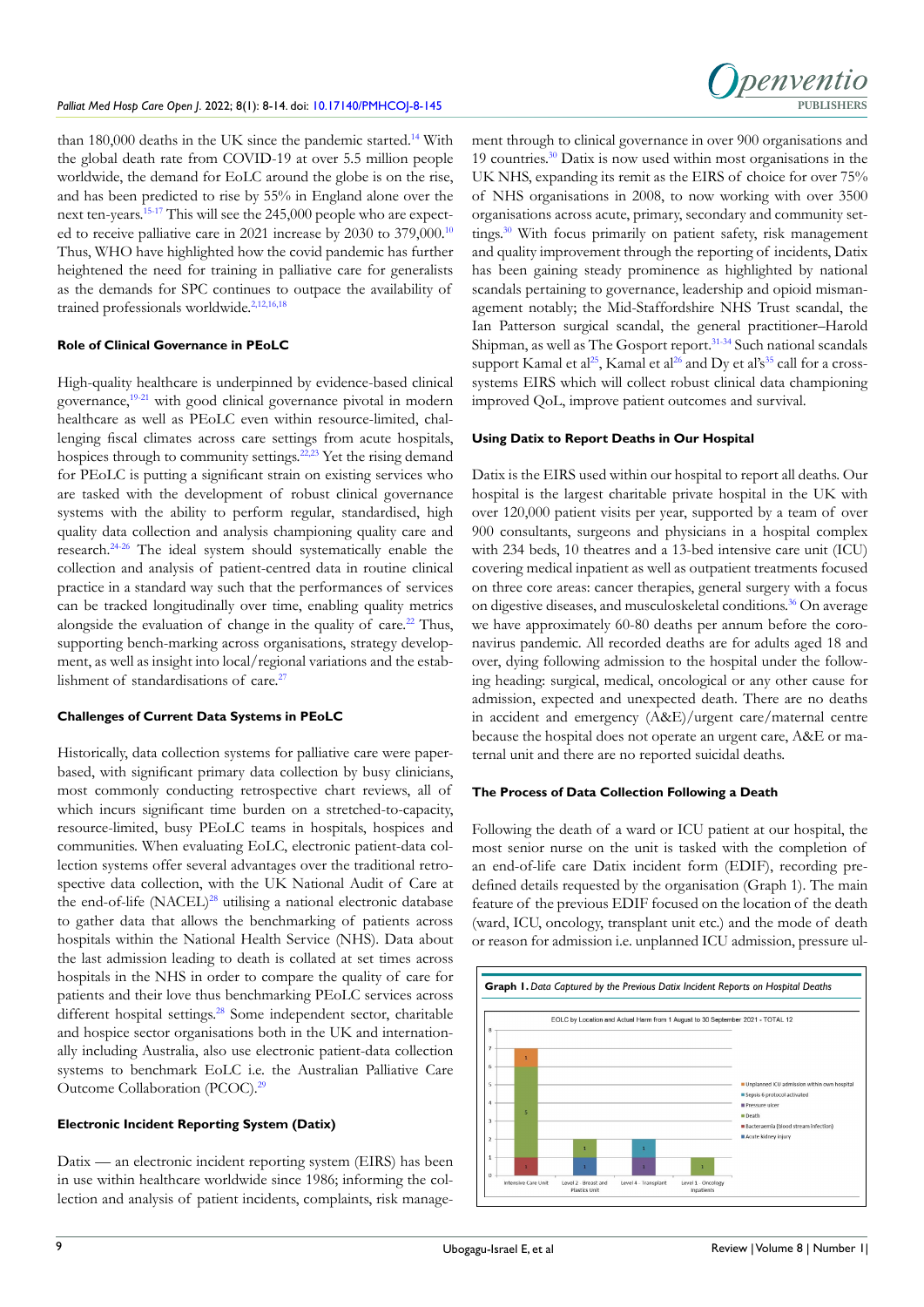cer or bacteraemia etc., (Graph 1). The previous EDIF was not designed to capture data which Kamal et al<sup>25</sup>, Kamal et al<sup>26</sup> and Dy et al<sup>35</sup> argue can be used to improve the QoL for PEoLC patients nor any data on patient outcome and survival.

### **METHOD**

# **The Re-Design of the Hospital EDIF-Stakeholder Engagement**

Working with the Clinical Governance and the ICU teams in our hospital, the PEoLC team (comprising a palliative care consultant and 2 specialist nurses) held several meetings to re-design the EDIF to include questions that captured the quality of the delivery of PEoLC across ward within the hospital. Our re-designed EDIF aligns the data it records with national standards on PEoLC based on recommendations for Care of the Dying Adult from the national regulatory body National Institute for Health and Care Excellence (NICE) guideline  $(NG)^{31,37}$  $(NG)^{31,37}$  $(NG)^{31,37}$  $(NG)^{31,37}$  the NICE quality standards and the document One Chance to get it right $38$  with questions adapted from the NACEL (National Audit of Care at the EoL).<sup>39</sup> Following consensus agreement on adaptation of questions from the NACEL, we settled on a draft of the modified EDIF.

We then held a series of focus group and stakeholder engagement meetings over a 6-month period, alongside our Governance team, ICU team, and Information Technology (IT) team to evaluate the draft, fine-tuning and further develop the modified EDIF draft before agreeing on the current format (Table 1). Utilising plan-do-study-act (PDSA) cycles, these sessions were attended by ward staff across all disciplines in the hospital, with the draft reviewed at the EoL steering group before utilisation. As all deaths within our hospital is recorded as an incident, the IT and Governance teams were able to add the questions in Table 1 to the hospital-wide Datix system. Datix was then modified to ensure that the final sign-off (authorisation) of EDIFs, takes place following a final review by the PEoLC team thus ensuring documentation of appropriate answers to the questions including the uploading of relevant documents unto Datix i.e. patient's EoLC plan. For quality assurance incomplete EDIFs can be returned to the nursein-charge for further verification prior to analysis, evaluation and benchmarking against national standards from NICE, CQC and NACEL (Diagram 1).



### **Dissemination of EDIF at Ward Level**

Although Datix is well established within most teams in our hospital, we recognise that the addition of extra questions regarding each death necessitates additional education, training and support in order to facilitate compliance, adherence and quality data collection. Hence the PEoLC team alongside the governance team, attend ward manager meetings, established educational sessions, staff communication sessions, in order to educate, train, support and raise awareness of the redesigned EDIF within the wards, ICU, across the hospital. We also targeted ward managers, advance and disease-specialist nurses to support the new EDIF data collection.

The next phase of the project will focus on the analysis, evaluation and benchmarking of the outcome of the newly designed EDIF following its current roll out in the private hospital. This will allow us to evaluate the care delivered the EoL in the private hospital against national and NHS standards, thus allowing us to benchmark the PEoLC delivery to our patients against national standards.

### **RESULT**

# **Outcome of Stakeholder Engagement – the New EDIF**

The outcome of the stakeholder engagements is the new EDIF form which was reached by stakeholder consensus at the focus group meetings (Table 1). As all deaths within our hospital is recorded as an incident, we were able to add the questions in Table 1 to the hospital-wide Datix system, to facilitate the collection of data in keeping with the stipulated PEoLC outcomes in Table 1.

| Table 1: EDIF Assessment Tool                                                                                           |                            |
|-------------------------------------------------------------------------------------------------------------------------|----------------------------|
| I. Demographics                                                                                                         | DOB, clinical<br>condition |
| 2. Was an EOLC Plan started for the dying patient?                                                                      | Consultant<br>signature?   |
| 3. Evidence of discussion about dying with patient, and or a reason<br>why this was not recorded?                       |                            |
| 4. Evidence of discussion about dying with family/carers?                                                               |                            |
| 5. Evidence of ACP (recognition of the possibility of imminent death)                                                   |                            |
| 6. Evidence of DNACPR                                                                                                   |                            |
| 7. If indicated, has a lasting power of Attorney for health been<br>nominated?                                          |                            |
| 8. Spirituality and spiritual care needs documented?                                                                    |                            |
| 9. Evidence that families/carers were asked about their needs? (i.e.<br>practicalities, psychological support offered)  |                            |
| 10. Evidence of rationalisation of drug chart at the EOL                                                                |                            |
| II. Evidence of setting of ceiling of care -? venepuncture, fluids,<br>antibiotics                                      |                            |
| 12. Evidence of EOLC anticipatory medications (opiate, anti-emetic,<br>anti-secretory and anxiolytic)                   |                            |
| 13. Evidence of plan for nutrition and hydration                                                                        |                            |
| 14. Documentation of plan for care after death <i>i.e.</i> detail of funeral<br>director, cremation or burial           |                            |
| 15. Has the patient recorded a decision NOT to donate or belong<br>to an excluded group on the organ donation register? |                            |
| ACP- Advance Care Plan; DNACPR-Do Not Attempt Resuscitation;<br><b>EOLC-End-of-life Care Plan</b>                       |                            |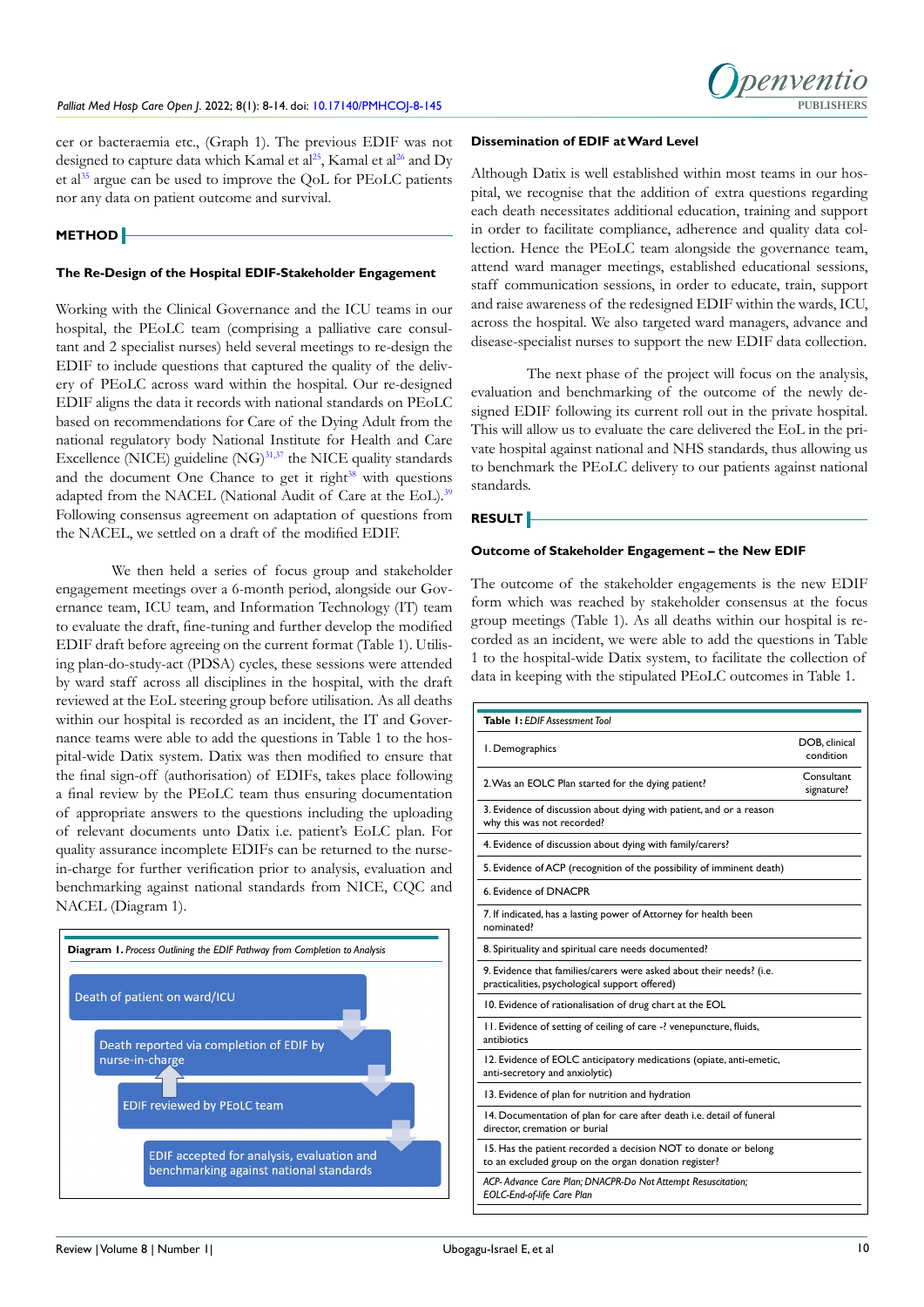

# **DISCUSSION**

### **Death as an Incident**

In 2019/2020, according to the UK Office of National Statistics (ONS)[,40](#page-5-16) the leading cause of death in the UK was COVID-19 (73,766 deaths, 12.1%), followed closely by dementia and Alzheimer's disease (70,047 deaths; 11.5% of all deaths), then ischaemic heart diseases (55,807 deaths; 9.2%), followed by cerebrovascular diseases (29,737 deaths 4.9%) and lastly malignant neoplasm of trachea, bronchus and lung (28,745 deaths; 4.7%). Hence our intervention captured essential PEoLC quality indicator data as recommended by national guidelines in the UK. Firstly, we will explore the advantages and limitations to this theoretical concept of death as an 'incident'.

The National Patient Safety Association (NPSA) defines an incident as an event that could have had or did lead to an unintended or unexpected harm, loss or damage occurring during the care of the patient.<sup>41</sup> Whilst prognostication is notoriously challenging, it may be argued that deaths secondary to dementia, Alzheimers disease, cerebrovascular disease and cancer (all of which account for 42% of total deaths in the UK in 2019/2020), are not entirely 'unexpected', thus 'the harm, loss or damage caused' has elements of predictability inherent in the disease trajectories of these conditions.[42-45](#page-5-18) For example, whilst complexities exist in the classification of dementia as a disease group, common components of dementia include elements of progressive degeneration, alongside both acute as well as chronic progression over time. These characteristics are not unique to dementia thus it may be argued that death in these disease trajectories are not 'incidents' as they did not lead to 'an unintended or unexpected harm' as per the NPSA definition of incidents.

However, in contrast to the NPSA definition, in their International Delphi analysis 'Towards Learning from patient safety reporting systems', Lord Ara Darzi in collaboration with Howell et al<sup>46</sup> identified an incident simply as 'an event that either could or did lead to patient harm', of which death is undoubtedly a 'harm'.

### **Linking 'incident' to Patient Safety**

The principle of incident reporting serves as a mechanism for detecting and analysing adverse events, as well as capturing key learning surrounding these deaths.[47](#page-6-1) This is one of the reasons why death is reported as an incident in our hospital, as an approach to harness learning around each death, cascading any notable insights through the Governance team to the rest of the hospital on a regular basis as is the mechanism for the utilisation of Datix incidents to improve patient safety. Thus, healthcare organisation should consider the improved utilisation of EIRS systems embedded in their organisations as a means of capturing learning from each death with a view to improving the organisational patient safety.<sup>[48](#page-6-2)</sup>

The recent introduction in April 2019 of the medical examiner role by the UK Department of Health, a role which aims to proportionately review all deaths within the organisation, drawing together the attending doctor's views alongside any issues raised

by the bereaved family in order to identify the appropriate 'cause of death' would be supported by the use of a modified Datix incident system i.e. our EDIF[.49](#page-6-3) Whilst the medical examiner role incorporates key organisational learning, the use of the proposed EDIF may also facilitate 'clinical governance systems, to highlight deceased patients who require a mortality case record review so that any learning can be gained by the provider organisation'.<sup>[50](#page-6-4)</sup> Thus, in light of opioid scandals such as The Shipman and even Gosport enquiries, there is a notable argument that the reporting of all deaths as an incident is of overall benefit for the organization, serving as a means of providing an opportunity for all deaths to have some level of scrutiny whilst utilising the organisation's existing EIRS[.32-35](#page-5-19) Incorporating EDIF alongside the identification of patient safety incidents and cascading of knowledge through the appropriate organizational channel would aim to improve the overall quality of care within the healthcare organisation.

# **LIMITATIONS**

The quality of the EDIF is dependent on the information entered hence the need for verification prior to finalization of the form. The need to train staff is a critical step which may address issues around compliance and adherence to its utilisation. There are also challenges governing the use of Datix which must be balanced with the benefits of organisational learning, and improved safety, notably concerns over its weaponisation, potential mis-use as a means of apportioning blame, as well as the possibility of increasing anxiety for junior staff given the involvement of middle management in the oversight of Datix forms within hospitals.<sup>51-56</sup>

However, a systematic review by Stravlopolous et al<sup>[48](#page-6-2)</sup> on incident reporting systems showed that whilst these systems can improve clinical settings and processes, the evidence that they ultimately improve patient outcomes or enable cultural change is limited. One significant limitation resulting in the paucity of evidence from their systematic review is the inherent challenge in the definition of an 'incident' which is buttressed by the challenges identified above in defining death as an incident.

# **CONCLUSION AND RECOMMENDATION**

Thus, the use of Datix to report deaths may further enhance the learning, culture and utilisation of quality metrics around deaths.<sup>[49](#page-6-3)</sup> Ultimately whilst Datix as a tool is limited by its negative association with a blame culture, the power of Datix lies in the information captured and what we do with that information which is why we have re-designed our EDIF, with the aim of improving PEoLC data– its interpretation, analysis, evaluation, synthesis as well as its use to improve practice. It is likely that EIRS such as Datix will remain an option for PEoLC teams to choose as a means of improving the collection of patient data and its subsequent utilisation to improve patient safety. However, as Kamal et al,<sup>25</sup> Kamal et al<sup>[26](#page-5-10)</sup> and  $Dy$  et al<sup>[35](#page-5-11)</sup> have demonstrated, healthcare organisations must continue to explore the benefits of a robust electronic data collecting system, particularly systems that improve QoL, survival and patient outcomes.

As a tool, Datix needs to be supported by the appropriate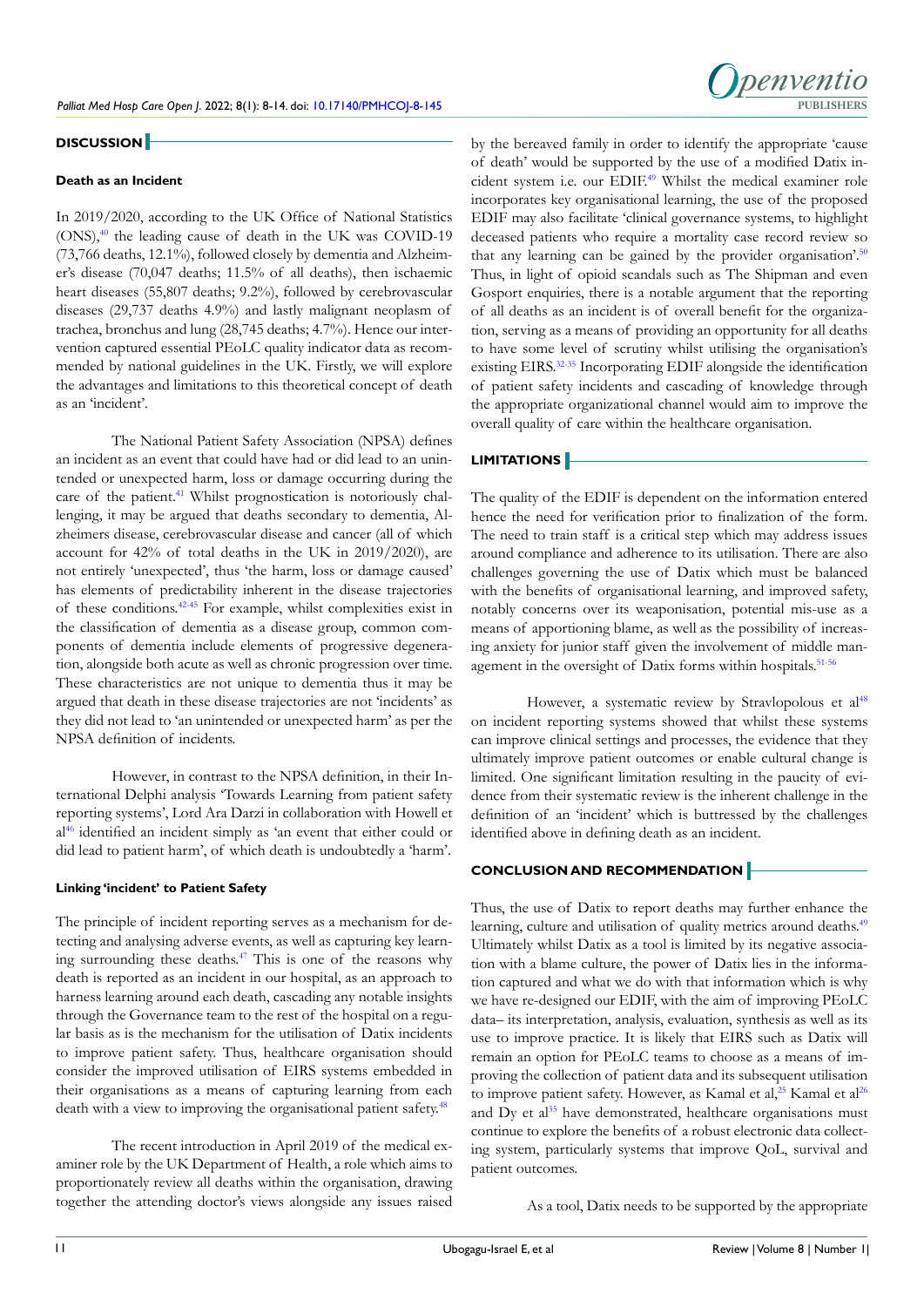### Palliat Med Hosp Care Open J. 2022; 8(1): 8-14. doi: [10.17140/PMHCOJ-8-145](http://dx.doi.org/10.17140/PMHCOJ-8-145)



educational, training and system wide engagement within healthcare organisations alongside a cultural shift in order to facilitate their utilisation as a meaningful tool for the improvement of patient safety. However, further research is needed with regards to the role of automated EIRS in PEoLC particularly around the effective use of digitalised, automated support tools in the management of EoLC patients across care settings.

**INSTITUTIONAL REVIEW BOARD**

This study is exempt from Institutional Review Board (IRB) and does not meet the criteria for ethical approval. Accessed February 24, 2021.

Clinical Audits - Ministry of Ethics.co.uk

# **CONFLICTS OF INTEREST**

The authors declare that they have no conflicts of interest.

# **REFERENCES**

<span id="page-4-0"></span>1. World Health Organization (WHO). Palliative care. 2018. Web site. <https://www.who.int/health-topics/palliative-care>. Palliative careAccessed November 30, 2021.

<span id="page-4-7"></span>2. World Health Organization (WHO). WHO takes steps to address glaring shortage of quality palliative care services. 2021. Web site. [https://www.who.int/news/item/05-10-2021-who-takes](https://www.who.int/news/item/05-10-2021-who-takes-steps-to-address-glaring-shortage-of-quality-palliative-care-services)[steps-to-address-glaring-shortage-of-quality-palliative-care-servic](https://www.who.int/news/item/05-10-2021-who-takes-steps-to-address-glaring-shortage-of-quality-palliative-care-services)[es](https://www.who.int/news/item/05-10-2021-who-takes-steps-to-address-glaring-shortage-of-quality-palliative-care-services). Accessed November 30, 2021.

<span id="page-4-1"></span>3. Temel JS, Greer JA, El-Jawahri A, et al. Effects of early integrated palliative care in patients with lung and GI cancer: A randomized clinical trial. *J Clin Oncol*. 2017; 35(8): 834-841. doi: [10.1200/](http://doi.org/10.1200/JCO.2016.70.5046) [JCO.2016.70.5046](http://doi.org/10.1200/JCO.2016.70.5046)

4. Sullivan DR, Chan B, Lapidus JA, et al. Association of early palliative care use with survival and place of death among patients with advanced lung cancer receiving care in the veterans health administration. *JAMA Oncol*. 2019; 5(12): 1702-1709. doi: [10.1001/](http://doi.org/10.1001/jamaoncol.2019.3105) [jamaoncol.2019.3105](http://doi.org/10.1001/jamaoncol.2019.3105)

5. Hui D, Cherny NI, Wu J, Liu D, Latino NJ, Strasser F. Indicators of integration at ESMO designated Centres of integrated oncology and palliative care. *ESMO Open*. 2018; 3(5): e000372. doi: [10.1136/esmoopen-2018-000372](http://doi.org/10.1136/esmoopen-2018-000372)

<span id="page-4-2"></span>6. Lefkowits C, Teuteberg W, Courtney-Brooks M, Sukumvanich P, Ruskin R, Kelley JL. Improvement in symptom burden within one day after palliative care consultation in a cohort of gynecologic oncology inpatients. *Gynecol Oncol*. 2015; 136(3): 424-428. doi: [10.1016/j.ygyno.2014.12.030](http://doi.org/10.1016/j.ygyno.2014.12.030)

7. Rodriguez R, Marr L, Rajput A, Fahy BN. Utilization of palliative care consultation service by surgical services. *Ann Palliat Med*. 2015; 4(4): 194-199. doi: [10.3978/j.issn.2224-5820.2015.09.03](http://doi.org/10.3978/j.issn.2224-5820.2015.09.03)

8. Brinkman-Stoppelenburg A, Witkamp FE, van Zuylen L, van der Rijt CCD, van der Heide A. Palliative care team consultation and quality of death and dying in a university hospital: A secondary analysis of a prospective study. *PLoS One*. 2018; 13(8): e0201191. doi: [10.1371/journal.pone.0201191](http://doi.org/10.1371/journal.pone.0201191)

9. Wu LF, Chu CM, Chen YG, Ho CL, Pan HH. Relationship between palliative care consultation service and end-of-life outcomes. *Support Care Cancer*. 2016; 24(1): 53-60. doi: [10.1007/s00520-015-](http://doi.org/10.1007/s00520-015-2741-6) [2741-6](http://doi.org/10.1007/s00520-015-2741-6)

<span id="page-4-3"></span>10. May P, Garrido MM, Cassel JB, et al. Prospective cohort study of hospital palliative care teams for inpatients with advanced cancer: Earlier consultation is associated with larger costsaving effect. *J Clin Oncol.* 2015; 33(25): 2745-2752. doi: [10.1200/](http://doi.org/10.1200/JCO.2014.60.2334) [JCO.2014.60.2334](http://doi.org/10.1200/JCO.2014.60.2334)

<span id="page-4-4"></span>11. De Panfilis L, Di Leo S, Peruselli C, Ghirotto L, Tanzi S. "I go into crisis when …": Ethics of care and moral dilemmas in palliative care. *BMC Palliat Care.* 2019; 18: 70. doi: [10.1186/s12904-019-](http://doi.org/10.1186/s12904-019-0453-2) [0453-2](http://doi.org/10.1186/s12904-019-0453-2)

<span id="page-4-8"></span>12. parliament.uk. Memorandum by the Christian Medical Fellowship. web site. [https://publications.parliament.uk/pa/ld200405/](https://publications.parliament.uk/pa/ld200405/ldselect/ldasdy/86/5020324.htm) [ldselect/ldasdy/86/5020324.htm.](https://publications.parliament.uk/pa/ld200405/ldselect/ldasdy/86/5020324.htm) Accessed November 30, 2021.

13. Office of National Statistics (ONS). Overview of the UK population: 2020. Web site. [https://www.ons.gov.uk/peoplepopu](https://www.ons.gov.uk/peoplepopulationandcommunity/populationandmigration/populationestimates/articles/overviewoftheukpopulation/2020)[lationandcommunity/populationandmigration/populationesti](https://www.ons.gov.uk/peoplepopulationandcommunity/populationandmigration/populationestimates/articles/overviewoftheukpopulation/2020)[mates/articles/overviewoftheukpopulation/2020.](https://www.ons.gov.uk/peoplepopulationandcommunity/populationandmigration/populationestimates/articles/overviewoftheukpopulation/2020) Accessed November 30, 2021.

<span id="page-4-5"></span>14. Office of National Statistics (ONS). Coronavirus (COVID-19) Latest data and analysis on coronavirus (COVID-19) in the UK and its effect on the economy and society. 2022. Web site. [https://](https://www.ons.gov.uk/peoplepopulationandcommunity/healthandsocialcare/conditionsanddiseases) [www.ons.gov.uk/peoplepopulationandcommunity/healthandso](https://www.ons.gov.uk/peoplepopulationandcommunity/healthandsocialcare/conditionsanddiseases)[cialcare/conditionsanddiseases](https://www.ons.gov.uk/peoplepopulationandcommunity/healthandsocialcare/conditionsanddiseases). Accessed February 1, 2022.

<span id="page-4-6"></span>15. Our World in Data. Global Pandemic Death Toll – Our World In Data. Web site. [https://ourworldindata.org/explorers/corona](https://ourworldindata.org/explorers/coronavirus-data-explorer?zoomToSelection=true&time=2020-03-01..latest&facet=none&pickerSort=asc&pickerMetric=location&Interval=7-day+rolling+average&Relative+to+Population=true&Color+by+test+positivity=false&country=USA~GBR~CAN~DEU~ITA~IND&Metric=Confirmed+cases)[virus-data-explorer?zoomToSelection=true&time=2020-03-01..](https://ourworldindata.org/explorers/coronavirus-data-explorer?zoomToSelection=true&time=2020-03-01..latest&facet=none&pickerSort=asc&pickerMetric=location&Interval=7-day+rolling+average&Relative+to+Population=true&Color+by+test+positivity=false&country=USA~GBR~CAN~DEU~ITA~IND&Metric=Confirmed+cases) [latest&facet=none&pickerSort=asc&pickerMetric=location&Me](https://ourworldindata.org/explorers/coronavirus-data-explorer?zoomToSelection=true&time=2020-03-01..latest&facet=none&pickerSort=asc&pickerMetric=location&Interval=7-day+rolling+average&Relative+to+Population=true&Color+by+test+positivity=false&country=USA~GBR~CAN~DEU~ITA~IND&Metric=Confirmed+cases) [tric=Confirmed+cases&Interval=7-day+rolling+average&Relativ](https://ourworldindata.org/explorers/coronavirus-data-explorer?zoomToSelection=true&time=2020-03-01..latest&facet=none&pickerSort=asc&pickerMetric=location&Interval=7-day+rolling+average&Relative+to+Population=true&Color+by+test+positivity=false&country=USA~GBR~CAN~DEU~ITA~IND&Metric=Confirmed+cases) [e+to+Population=true&Color+by+test+positivity=false&countr](https://ourworldindata.org/explorers/coronavirus-data-explorer?zoomToSelection=true&time=2020-03-01..latest&facet=none&pickerSort=asc&pickerMetric=location&Interval=7-day+rolling+average&Relative+to+Population=true&Color+by+test+positivity=false&country=USA~GBR~CAN~DEU~ITA~IND&Metric=Confirmed+cases) [y=USA~GBR~CAN~DEU~ITA~IND.](https://ourworldindata.org/explorers/coronavirus-data-explorer?zoomToSelection=true&time=2020-03-01..latest&facet=none&pickerSort=asc&pickerMetric=location&Interval=7-day+rolling+average&Relative+to+Population=true&Color+by+test+positivity=false&country=USA~GBR~CAN~DEU~ITA~IND&Metric=Confirmed+cases) Accessed on February 24, 2022.

<span id="page-4-9"></span>16. Sue Ryder, Palliative Neurological and Bereavement Support. Hospice sector under threat amid increasing demand for palliative care. 2021. Web site. [www.sueryder.org/news/hospice-sector-un](https://www.sueryder.org/news/hospice-sector-under-threat-amid-increasing-demand-for-palliative-care)[der-threat-amid-increasing-demand-for-palliative-care.](https://www.sueryder.org/news/hospice-sector-under-threat-amid-increasing-demand-for-palliative-care) Accessed November 30, 2021.

17. Etkind SN, Bone AE, Gomes B, et al. How many people will need palliative care in 2040? Past trends, future projections and implications for services. *BMC Med.* 2017; 15: 102. doi: [10.1186/](http://doi.org/10.1186/s12916-017-0860-2) [s12916-017-0860-2](http://doi.org/10.1186/s12916-017-0860-2)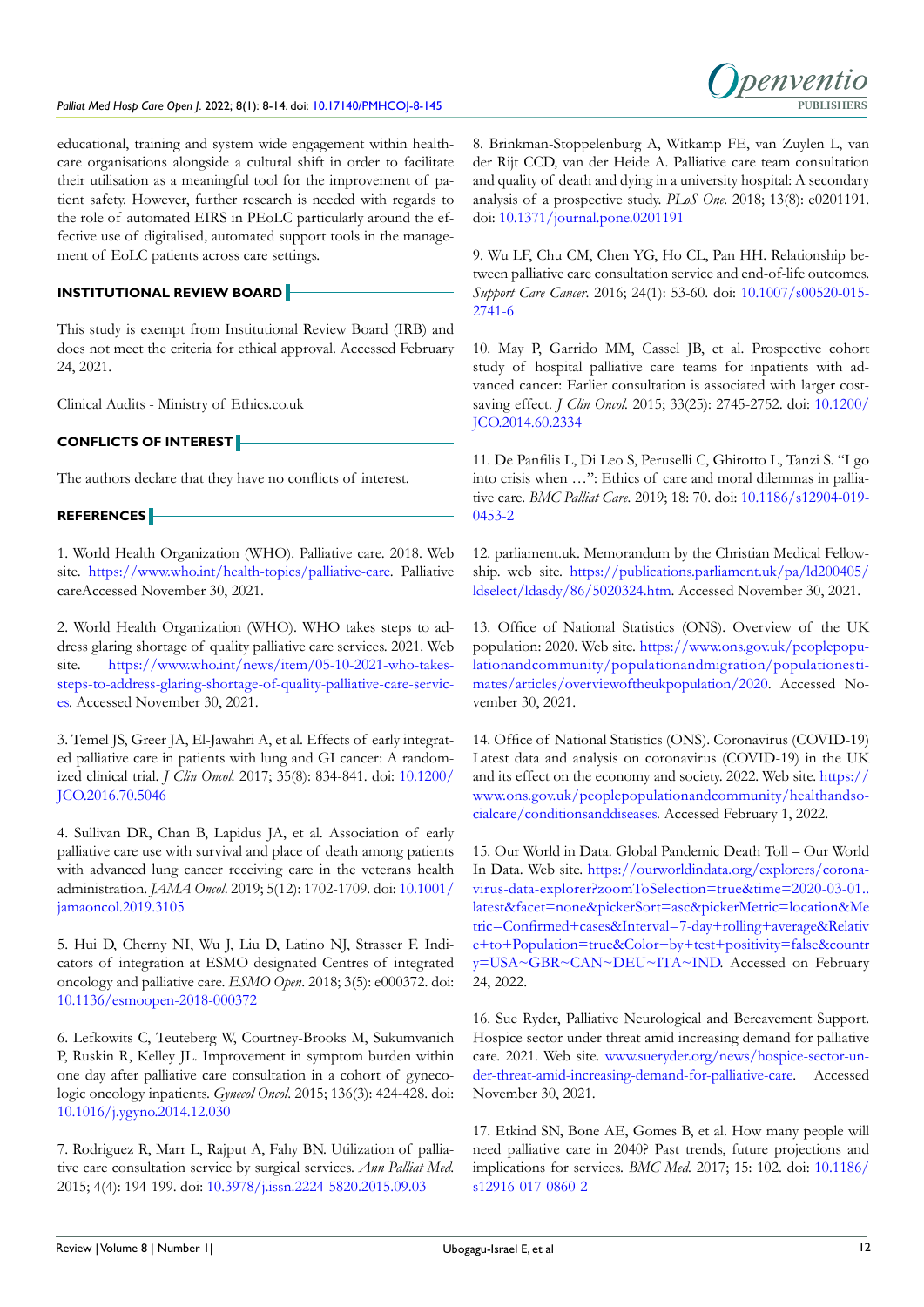### Palliat Med Hosp Care Open J. 2022; 8(1): 8-14. doi: [10.17140/PMHCOJ-8-145](http://dx.doi.org/10.17140/PMHCOJ-8-145)

<span id="page-5-0"></span>18. Sueryder. Modelling demand and costs for palliative care services in England A final report for Sue Ryder. 2021. Web site. [https://www.sueryder.org/sites/default/files/2021-03/Model](https://www.sueryder.org/sites/default/files/2021-03/Modelling_Demand_and_Costs_for_Palliative_Care_Services_in_England%20%281%29.pdf)[ling\\_Demand\\_and\\_Costs\\_for\\_Palliative\\_Care\\_Services\\_in\\_Eng](https://www.sueryder.org/sites/default/files/2021-03/Modelling_Demand_and_Costs_for_Palliative_Care_Services_in_England%20%281%29.pdf)[land%20%281%29.pdf](https://www.sueryder.org/sites/default/files/2021-03/Modelling_Demand_and_Costs_for_Palliative_Care_Services_in_England%20%281%29.pdf). Accessed November 30, 2021.

<span id="page-5-1"></span>19. Scally G, Donaldson LJ. Clinical governance and the drive for quality improvement in the new NHS in England. *BMJ.* 1998; 317(7150): 61-65. doi: [10.1136/bmj.317.7150.61](http://doi.org/10.1136/bmj.317.7150.61)

20. Som CV. Clinical governance: A fresh look at its definition. *Clinical Governance An International Journal*. 2014; 9(2): 87-90. doi: [10.1108/14777270410536358](http://doi.org/10.1108/14777270410536358)

21. Kamal AH, Bull J, Kavalieratos D, et al. Development of the quality data collection tool for prospective quality assessment and reporting in palliative care. *J Palliat Med*. 2016; 19(11): 1148-1155.

<span id="page-5-2"></span>22. Currow DC, Allingham S, Yates P, Johnson C, Clark K, Eagar K. Improving national hospice/palliative care service symptom outcomes systematically through point-of-care data collection, structured feedback and benchmarking. *Support Care Cancer.* 2015; 23(2): 307-315. doi: [10.1007/s00520-014-2351-8](hhttp://doi.org/10.1007/s00520-014-2351-8)

23. Agency for Healthcare Research and Quality. Assessment Tools for Palliative Care. 2016. Web site. [https://effectivehealthcare.](https://effectivehealthcare.ahrq.gov/products/palliative-care-tools/research-protocol) [ahrq.gov/products/palliative-care-tools/research-protocol.](https://effectivehealthcare.ahrq.gov/products/palliative-care-tools/research-protocol) Accessed November 30, 2022.

<span id="page-5-3"></span>24. Abernethy AP, Kamal AH, Wheeler JL, Cox C. Management of dyspnea within a rapid learning healthcare model. *Curr Opin Support Palliat Care.* 2011; 5: 101-110. doi: [10.1097/SPC.0b013e32834582b3](http://doi.org/10.1097/SPC.0b013e32834582b3)

<span id="page-5-9"></span>25. Kamal AH BJ, Zhong X, Abernethy AP. Linking quality metrics to outcomes through prospective, point-of-care quality data collection in community-based palliative cancer care. Paper presented at: Chicago Supportive Oncology Conference; October 27, 2011; Chicago, USA.

<span id="page-5-10"></span>26. Kamal AH, Bull J, Stinson C, et al. Collecting data on quality is feasible in community- based palliative care. *J Pain Symptom Manage.* 2011; 42: 663-667. doi: [10.1016/j.jpainsymman.2011.07.003](http://doi.org/10.1016/j.jpainsymman.2011.07.003)

<span id="page-5-4"></span>27. Davies JM, Gao W, Sleeman KE, et al. Using routine data to improve palliative and end of life care. *BMJ Support Palliat Care.* 2016; 6(3): 257-262. doi: [10.1136/bmjspcare-2015-000994](http://doi.org/10.1136/bmjspcare-2015-000994)

<span id="page-5-5"></span>28. NHS Benchmarking Network. Raising standards through sharing excellence, providing evidence and insight. 2021. Web site. [https://www.nhsbenchmarking.nhs.uk/.](https://www.nhsbenchmarking.nhs.uk/) Accessed November 30, 2021.

<span id="page-5-6"></span>29. Australian Government Department of Health. Palliative Care Outcomes Collaborative (PCOC). 2021. [https://www.health.gov.](https://www.health.gov.au/initiatives-and-programs/palliative-care-outcomes-collaborative-pcoc) [au/initiatives-and-programs/palliative-care-outcomes-collabora](https://www.health.gov.au/initiatives-and-programs/palliative-care-outcomes-collaborative-pcoc)[tive-pcoc](https://www.health.gov.au/initiatives-and-programs/palliative-care-outcomes-collaborative-pcoc). Accessed November 30, 2021.

<span id="page-5-7"></span>30. Responsesource. Datix selected by PULSE for clinical gover-

nance and patient safety. 2011. Web site. [https://pressreleases.re](https://pressreleases.responsesource.com/news/63190/datix-selected-by-pulse-for-clinical-governance-and-patient-safety/)[sponsesource.com/news/63190/datix-selected-by-pulse-for-clini](https://pressreleases.responsesource.com/news/63190/datix-selected-by-pulse-for-clinical-governance-and-patient-safety/)[cal-governance-and-patient-safety/](https://pressreleases.responsesource.com/news/63190/datix-selected-by-pulse-for-clinical-governance-and-patient-safety/). Accessed November 30, 2021.

Denvent

<span id="page-5-8"></span>31. Francis R. Report of the Mid Staffordshire NHS Foundation Trust public inquiry. Web site. [https://assets.publishing.service.](https://assets.publishing.service.gov.uk/government/uploads/system/uploads/attachment_data/file/279124/0947.pdf) [gov.uk/government/uploads/system/uploads/attachment\\_data/](https://assets.publishing.service.gov.uk/government/uploads/system/uploads/attachment_data/file/279124/0947.pdf) [file/279124/0947.pdf](https://assets.publishing.service.gov.uk/government/uploads/system/uploads/attachment_data/file/279124/0947.pdf). 2013; 947. Accessed November 30, 2021.

<span id="page-5-19"></span>32. Bennett S. The 2018 Gosport Independent Panel Report into deaths at the National Health Service's Gosport war memorial hospital. Does the culture of the medical profession influence health outcomes? *Journal of Risk Research*. 2020; 23(6): 827-831. doi: [10.1080/13669877.2019.1591488](http://doi.org/10.1080/13669877.2019.1591488)

33. Beard JD. Surgical malpractice: Staying out of trouble. *Surgery (Oxford)*. 2020; 38(10): 642-647. doi: [10.1016/j.mpsur.2020.07.009](http://doi.org/10.1016/j.mpsur.2020.07.009)

34 Maxton F, Darbyshire P, Walvin T, Nursing can help end the travesty of Datix abuse. *Journal of Clinical Nursing*. 2021; 30: e41 e44. doi: [10.1111/jocn.15691](http://doi.org/10.1111/jocn.15691)

<span id="page-5-11"></span>35. Dy SM, Kiley KB, Ast K, et al. Measuring what matters: Topranked quality indicators for hospice and palliative care from the american academy of hospice and palliative medicine and hospice and palliative nurses association. *J Pain Symptom Manage.* 2015; 49: 773-781. doi: [10.1016/j.jpainsymman.2015.01.012](http://doi.org/10.1016/j.jpainsymman.2015.01.012)

<span id="page-5-12"></span>36. Harley Street Independent Private Hospital (HSH). The Harley Street Hospital. Web site. <https://theharleystreethospital.co.uk/>. Accessed November 30, 2021.

<span id="page-5-13"></span>37. National Institute for Health and Care Excellence (NICE). 2015. Web site. [https://www.nice.org.uk/guidance/ng31.](https://www.nice.org.uk/guidance/ng31) Care of dying adults in the last days of life. Acessed November 2021.

<span id="page-5-14"></span>38. One chance to get it right. 2014. Web site. [https://assets.pub](https://assets.publishing.service.gov.uk/government/uploads/system/uploads/attachment_data/file/323188/One_chance_to_get_it_right.pdf)[lishing.service.gov.uk/government/uploads/system/uploads/](https://assets.publishing.service.gov.uk/government/uploads/system/uploads/attachment_data/file/323188/One_chance_to_get_it_right.pdf) [attachment\\_data/file/323188/One\\_chance\\_to\\_get\\_it\\_right.pdf](https://assets.publishing.service.gov.uk/government/uploads/system/uploads/attachment_data/file/323188/One_chance_to_get_it_right.pdf). Accessed November 30, 2021.

<span id="page-5-15"></span>39. NHS Benchmarking Network. National Audit of Care At The End Of Life. 2021. Web site. [https://www.nhsbenchmarking.nhs.](https://www.nhsbenchmarking.nhs.uk/nacel) [uk/nacel](https://www.nhsbenchmarking.nhs.uk/nacel). Accessed November 30, 2021.

<span id="page-5-16"></span>40. Office for Nationa Statstic (ONS). Death Register in Engalnd and Wales, 2021. [https://www.ons.gov.uk/peoplepopulationand](https://www.ons.gov.uk/peoplepopulationandcommunity/birthsdeathsandmarriages/deaths/datasets/weeklyprovisionalfiguresondeathsregisteredinenglandandwales/2021)[community/birthsdeathsandmarriages/deaths/datasets/week](https://www.ons.gov.uk/peoplepopulationandcommunity/birthsdeathsandmarriages/deaths/datasets/weeklyprovisionalfiguresondeathsregisteredinenglandandwales/2021)[lyprovisionalfiguresondeathsregisteredinenglandandwales/2021](https://www.ons.gov.uk/peoplepopulationandcommunity/birthsdeathsandmarriages/deaths/datasets/weeklyprovisionalfiguresondeathsregisteredinenglandandwales/2021). Accessed November 30, 2021.

<span id="page-5-17"></span>41. National Patient Safety Agency (NPAS). What is a patient safety incident? 2009. Web site. [http://www.npsa.nhs.uk/nrls/report](https://www.england.nhs.uk/)[ing/what-is-a-patient-safety-incident/.](https://www.england.nhs.uk/) Accessed November 30, 2021.

<span id="page-5-18"></span>42. Hui D, Bruera E. Integrating palliative care into the trajectory of cancer care. *Nat Rev Clin Oncol.* 2016; 13(3): 159-171. doi: